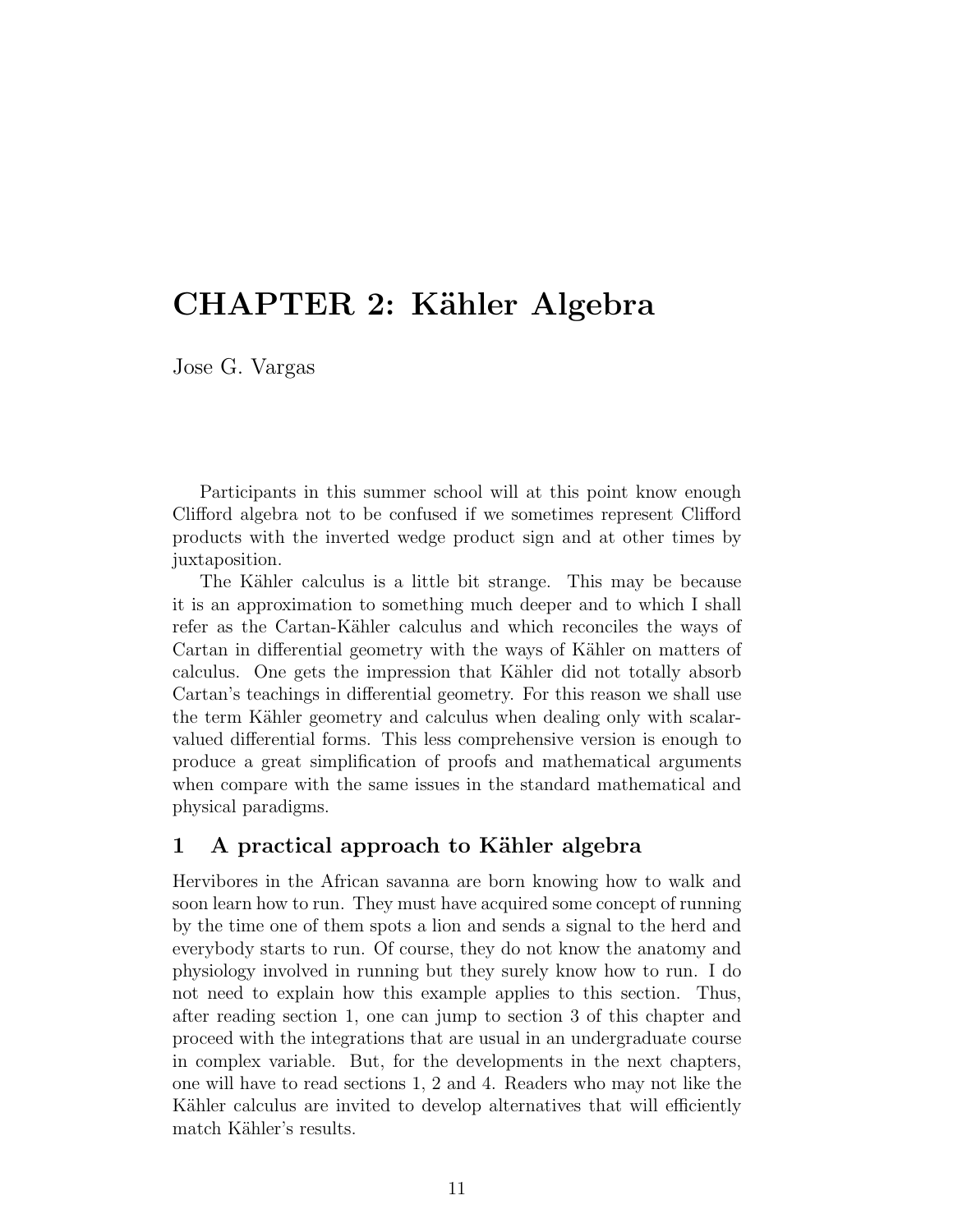### 1.1 Definition of basic products

Kähler algebra (of scalar-valued differential forms) on a differentiable manifold (not on a tangent space or cotangent space!!!) endowed with a metric is the Clifford algebra defined by the relation

$$
dx^i dx^j + dx^j dx^i = 2g^{ij}.
$$
 (1)

Hence

$$
dx^i \wedge dx^j + dx^j \wedge dx^i = 0, \qquad dx^i \cdot dx^j = g^{ij} = \frac{1}{2} (dx^i dx^j + dx^j dx^i), \tag{2}
$$

which come together as

$$
dx^i dx^j = dx^i \wedge dx^j + dx^i \cdot dx^j. \tag{3}
$$

If the differentiable manifold is a Euclidean vector space and the coordinates are Cartesian, we simply replace  $g^{ij}$  with  $\delta^{ij}$ . All this can be said in a very elegant manner without using bases, but the definition would be very abstract. We have said emphasized the "of scalar-valued differential forms" to make sure we avoid confusions. Kähler also considered a more general structure consisting of tensor-valued differential forms. These do not constitute a Clifford algebra but the tensor product of a tensor algebra by the Kähler algebra just defined.

Let  $(A, B)$  be an ordered pair of two points in a differentiable manifold. Let  $\gamma$  be any curve with ends at those points. By definition  $dx^i$  is the function of curves such that

$$
\int_{\gamma} dx^i = x_B^i - x_A^i. \tag{4}
$$

Notice that we have not invoked either linear functions (i.e. covariant vectors) or covariant vector fields.

Consider next the differential form  $3dx+xdy$  on curves between those same points. The integration depends on curves since this differential form does not have a potential function. Finally compute (To avoid confusion, I did not say evaluate)  $3dx+xdy$  at any point with coordinate x equal to 2. We obtain  $3dx + 2dy$ . This is not something that we can evaluate on  $\gamma$  because it is not legal to first compute it at a point and then evaluate it on a curve, unless the differential form to be evaluated had been defined as  $3dx + 2dy$  in the first place. The most we can do in this respect is to associate with  $3dx + xdy$  equal to 2 points the linear function of tangent vectors  $3\phi^1 + 2\phi^2$  where  $\phi^i \circ \mathbf{a}_i = 1$ ,  $\phi^i \circ \mathbf{a}_j = 0$  for  $i \neq j$ .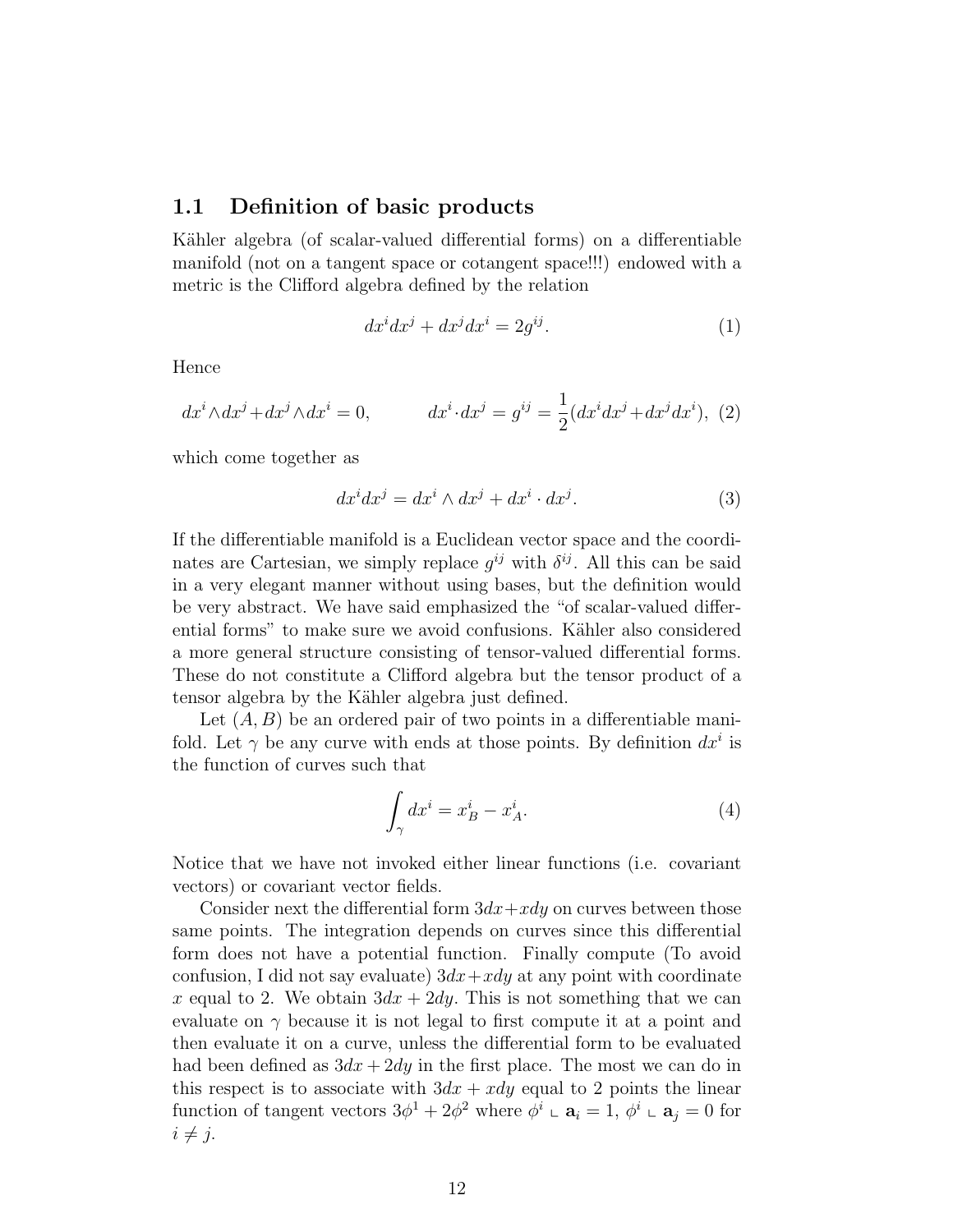The pair  $(A, B)$  is the boundary of the manifold  $\gamma$ . So, Eq. (4) is a particular case of Stokes generalized theorem, which is here used as a definition, the reversion of roles of theorems and definitions being permissible. The formula for the exterior derivative would be a theorem rather than a definition. This may not be the most expedient course of action for the development of a calculus, but it is the most fundamental since integration requires less restrictive conditions than differentiation. Notice that we have not given any rule about differentiation yet, since none was needed.

One would proceed in similar manner for differential  $r$ −forms, i.e. as functions of r−surfaces. The use of Stokes theorem as a definition is nothing new. Elie Cartan already used it almost a century ago for defining the exterior derivative of a differential form whose coefficients are not differentiable functions.

Although we should not care too much at this point about the significance of the dot product of two differential 1−forms, let us make a few remarks that may be helpful and a preview of arguments to come. In Cartesian coordinates, products  $dx^{i} \cdot dx^{j}$  are zero unless  $i = j$ . But  $dx^i \cdot dx^i$  does not have an invariant meaning;  $\sum_1^n dx^i \cdot dx^i$  does. One would then have to see these products in context.  $\sum_{1}^{n} dx^{i} \cdot dx^{i}$ . This expression is related to some beautiful canonical Kaluza-Klein geometry which supersedes standard differential geometry. Again, we shall have to wait for Cartan-Kähler calculus in order to go deeper into it in a future chapter. Without going into any of that and not even raising the issue, Kähler obtained great results with the structure just mentioned. They eliminate significant problems of standard quantum mechanics.

Kähler used bases of differentials of arbitrary systems of coordinates, Cartesian coordinates not existing in non-Euclidean or non-pseudo-Euclidean spaces. Hence, we would have

$$
dx^i dx^j + dx^j dx^i = 2\delta^{ij}.
$$
 (5)

in the Cartesian case. We would have to also replace  $g^{ij}$  with  $\delta^{ij}$  in (2).

We prefer to use bases  $(\omega^l)$  constituted by linear combinations of the differentials of the coordinates, whether these are Cartesian or not. We shall again have

$$
\omega^i \omega^j + \omega^j \omega^i = 2g^{ij} \tag{6}
$$

But we can always orthonormalize the metric so that we get

$$
\omega^i \omega^j + \omega^j \omega^i = 2\delta^{ij},\tag{7}
$$

regardless of whether the manifold is a Euclidean space or not.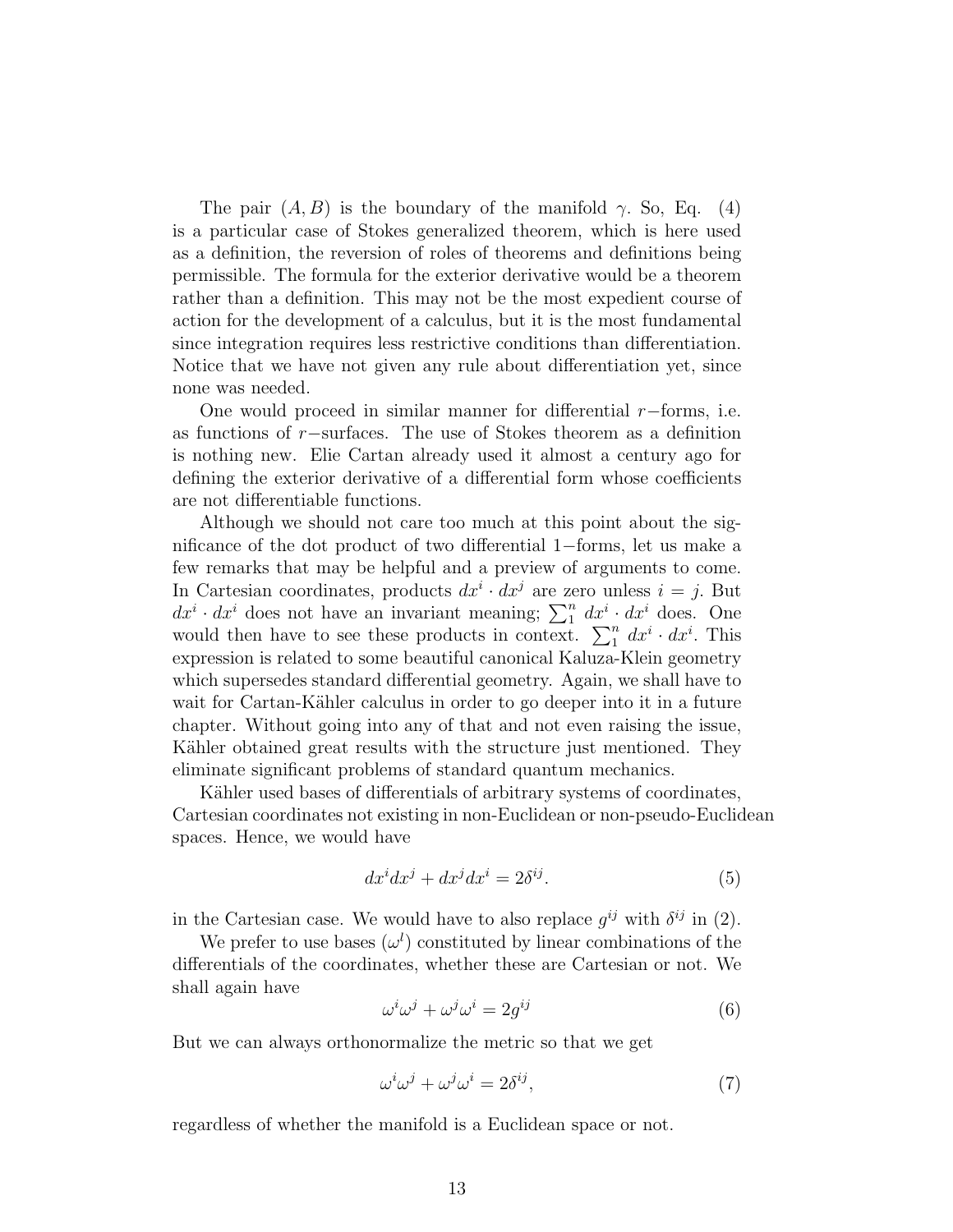The  $\omega^i$  notation is common in differential geometry developed with differential forms, usually in context of theory of connections. But this notation has nothing to do with connections, just with the metric. Of course, one can get Christoffel symbols and the Levi-Civita connection from the metric and its derivatives, but they are not needed at all for present purposes.

Let  $\omega_i$  be defined by  $\omega^j \cdot \omega_i = \delta_i^j$  $i$  for all pairs of indices. The  $\omega_i$ 's are not meant to be linear functions on the module spanned by the basis  $(\omega^j)$  (The concept of module is more general than that of vector space, but you will not have problems here if you think of a module as if it were a vector space). Nothing could be more misleading than to think of the  $\omega_i$ 's as linear functions of anything. They are specific cases of functions of curves, just as legitimate as the  $\omega^{i}$ 's. They constitute just alternative bases in the module of differential forms.

Kähler likes to define the symbol  $e_i$  where we use the left dot multiplication " $\omega_i$ ". The action of  $e_i$  has the distributive property since, as we know,

$$
\omega^{i} \cdot (\omega^{j} \wedge \omega^{l} \wedge \omega^{k}) = (\omega^{i} \cdot \omega^{j})(\omega^{l} \wedge \omega^{k}) - (\omega^{i} \cdot \omega^{l})(\omega^{j} \wedge \omega^{k}) + (\omega^{i} \cdot \omega^{k})(\omega^{i} \wedge \omega^{j}).
$$
 (8)

And similarly for  $\omega_i \cdot (\omega^j \wedge \omega^l \wedge \omega^k)$ ", since  $\omega_i$  is as legitimate a differential 1–form as  $\omega^i$ . We thus have

$$
\omega_i \cdot (\omega^j \wedge \omega^l \wedge \omega^k) = (\omega_i \cdot \omega^j)(\omega^l \wedge \omega^k) - (\omega_i \cdot \omega^l)(\omega^j \wedge \omega^k) + (\omega_i \cdot \omega^k)(\omega^i \wedge \omega^j \tag{9}
$$

or, equivalently,

$$
e_i(\omega^j \wedge \omega^l \wedge \omega^k) = (e_i \omega^j)(\omega^l \wedge \omega^k) - (e_i \omega^l)(\omega^j \wedge \omega^k) + (e_i \omega^k)(\omega^i \wedge \omega^j). \tag{10}
$$

Some learned readers would prefer to base the calculus and even differential geometry on vector field equations that largely parallel those we have given. A participant in this summer school already did so. The advantage of the Kähler way is that he deserves vector fields for other purposes. The parallelism ceases as soon as we consider differentiation. In any case and for the moment, I am reproducing what Kähler did and shall later show my view of where one should go, guided by the applications that ensue from the course of action to be followed. At this point I advocate the Kähler course of action because of the results he obtained and which nobody else appears to have even matched.

### 1.2 Using  $D=2$  to get used to Kähler algebra

In terms of polar coordinates in 2-D Euclidean space  $E_2$ , we have

$$
((d\rho)^2 = 1,
$$
  $(d\phi)^2 = d\phi \cdot d\phi = \frac{1}{\rho^2},$   $d\rho \cdot d\phi = 0.$  (11)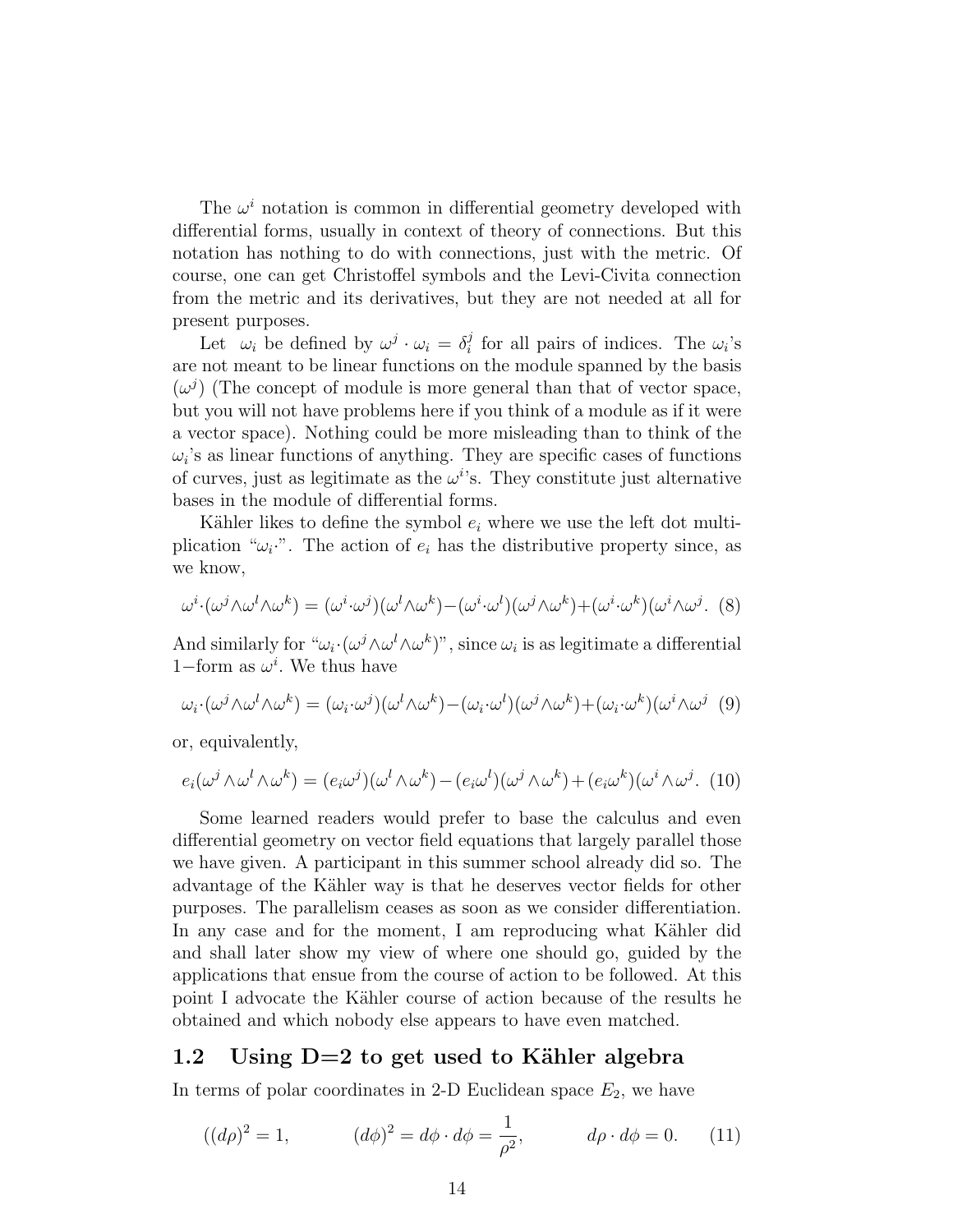$$
dxdy = -dydx, \qquad (dxdy)^2 = -1. \tag{12}
$$

We use the abbreviation i for  $dxdy$ . The complex-like inhomogeneous differential form z,

$$
z \doteq x + ydxdy \doteq x + yi,\tag{13}
$$

emerges from the relation between  $(d\rho, d\phi)$  and  $(dx, dy)$ :

$$
d\phi = \frac{xdy - ydx}{x^2 + y^2} = \frac{x - ydxdy}{x^2 + y^2}dy = \frac{1}{x + ydxdy}dy = z^{-1}dy, \qquad (14)
$$

$$
d\rho = \frac{xdx + ydy}{(x^2 + y^2)^{1/2}} = \rho \frac{x - ydxdy}{x^2 + y^2} dx = \frac{\rho}{x + ydxdy} dx = \rho z^{-1} dx. \tag{15}
$$

By virtue of (13), it is clear that

$$
z^{\pm m} = (x+yi)^{\pm m} = \rho^{\pm m} e^{m\phi i} = \rho^{\pm m} (\cos m\phi \pm i \sin m\phi), \qquad (16)
$$

for integer m.

There is a laudable effort on the part of Clifford mathematicians to replace the imaginary unit with elements of real Clifford algebra, an effort with which this author wholly agrees. But I see that there has been an abuse of the replacement of the imaginary unit with the unit pseudo scalar of the algebra when some other element in the algebra of square minus one is a more natural choice. So, rather than replace, it is a better process to let the right element emerge without resort to a replacement, which is what we have done in this case and shall be doing time and time again. And nothing impedes to proceed in reverse, and abbreviate (once found) dxdy as i, and write  $\cos m\phi \pm dxdy \sin m\phi$  as  $e^{im\phi}$  e shall sometimes use  $dxdy$  and i simultaneously, choosing one or the other in each specific case depending on what we wish to emphasize Finally, here is a remark for those without much Clifford experience who may have read this paragraph. The square of the unit pseudo-scalar may be plus or minus one. It depends on dimension and signature.

Let  $\alpha$  be a differential 1–form and let u and v be scalar functions. We have

$$
(u + vi)\alpha = \alpha (u + vi)^*,\tag{17}
$$

where

$$
(u + vi)^* \equiv u - vi,\tag{18}
$$

and, in particular,

$$
z^* = x - yi
$$
,  $z^* = \rho^2 z^{-1}$   $(z^*)^{-1} = \rho^{-2} z$ , (19)

with  $i = dxdy$ . Clearly

$$
u = \frac{(u + vi) + (u + vi)^{*}}{2}, \qquad v = \frac{(u + vi) - (u + vi)^{*}}{2i}, \qquad (20)
$$

as in the calculus of complex variable but again with  $i = dxdy$ .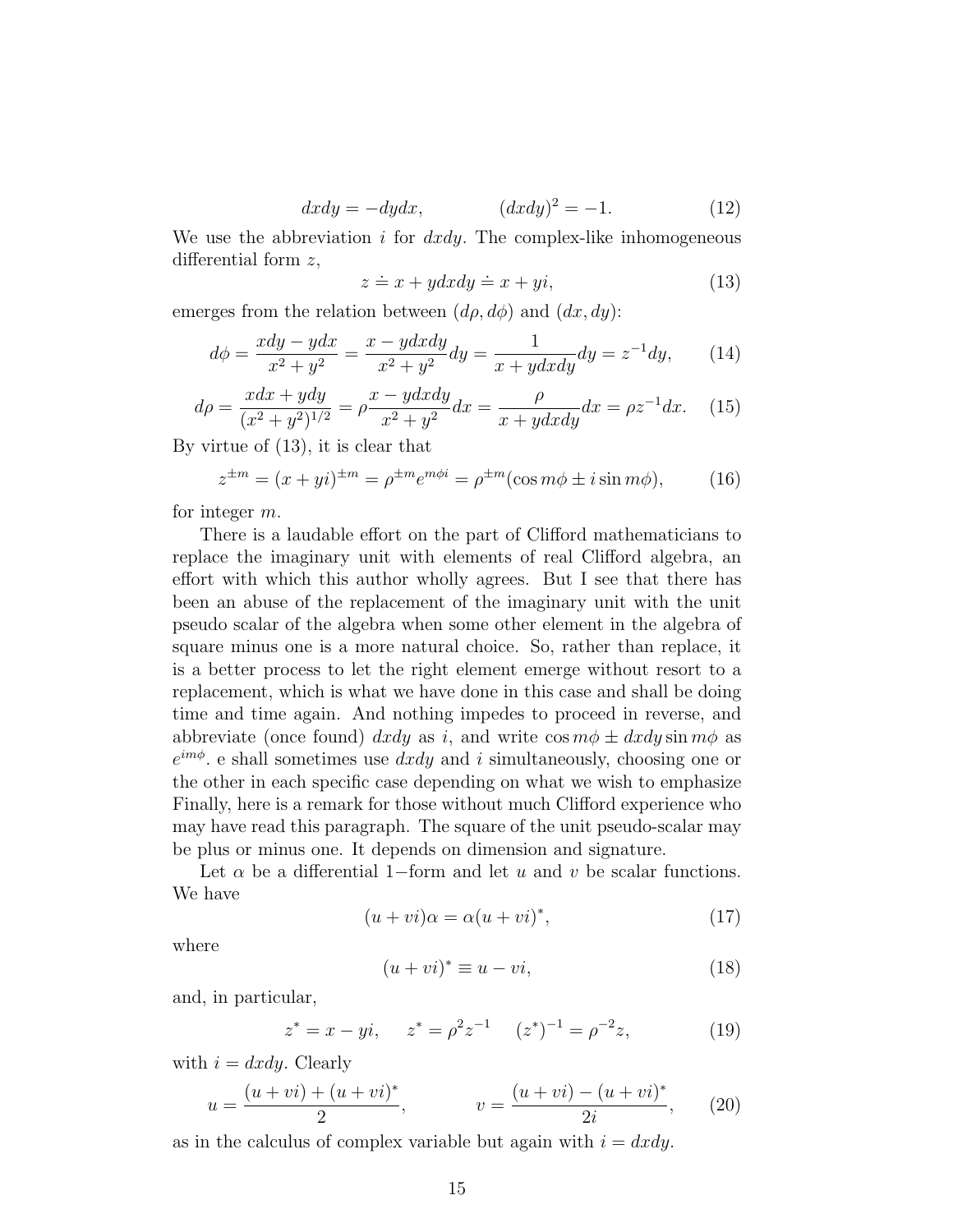#### 1.3 The angular integrand

For the purpose of certain integrations,we wish to have the angular integrand part  $j(\rho, \phi)d\phi$  of a differential 1–form  $\alpha = h(\rho, \phi)d\rho + j(\rho, \phi)d\phi$ , when it is given in terms of Cartesian coordinates

$$
\alpha = k(x, y)dx + g(x, y)dy. \tag{21}
$$

We clearly have

$$
j = \rho^2 \ \alpha \cdot d\phi \tag{22}
$$

and, therefore,

$$
\alpha = wdx, \qquad w \equiv k - g dx dy = k - g i dy. \tag{23}
$$

We proceed to compute j. For that purpose, we express the dot product in terms of Clifford products:

$$
j = \rho^2(wdx) \cdot (z^{-1}dy) = \frac{\rho^2}{2} \left[ wdx z^{-1}dy + z^{-1}dyw dx \right] =
$$
  
= 
$$
\frac{\rho^2}{2} \left[ w(z^*)^{-1}i - z^{-1}w^*i \right] = \frac{1}{2} \left[ wz - w^*z^* \right] i = -(wz)^{(2)}, \qquad (24)
$$

where the superscript refers to the coefficient of the differential 2−form part (of  $wz$  in this case). For the last step, we have used the last of (19).

## 2 Algebraic background for (algebraic) neophytes

A legitimate question is. Since Kähler algebra is just one more Clifford algebra, why should one give a name to it? One does not give a name to every possible Clifford algebra. The point is that the concept of differential form in 99% of the literature (though not in Rudin's classic book "Principles of Mathematical Analysis") is not as an integrand but as antisymmetric multilinear functions of vector fields. The appellative Kähler algebra is meant to remind us of this feature, of the need to remember that these are r−integrands, i.e. functions of r−surfaces.

#### 2.1 Splits and pseudo-splits of a Clifford algebra

As you already know, the elements of even grade of a Clifford algebra constitute an algebra by themselves, called the even subalgebra. The set of the odd elements is not an algebra, since it is not closed (The product of two odd element is even). But there are other subalgebras of the same dimension,  $2^{n-1}$ . Choose just an element of a basis of differential 1–forms. Call it  $dx^i$  for any given i. Any differential form u in the Kähler algebra can be written as

$$
u = u' + dx^i \wedge u'', \tag{25}
$$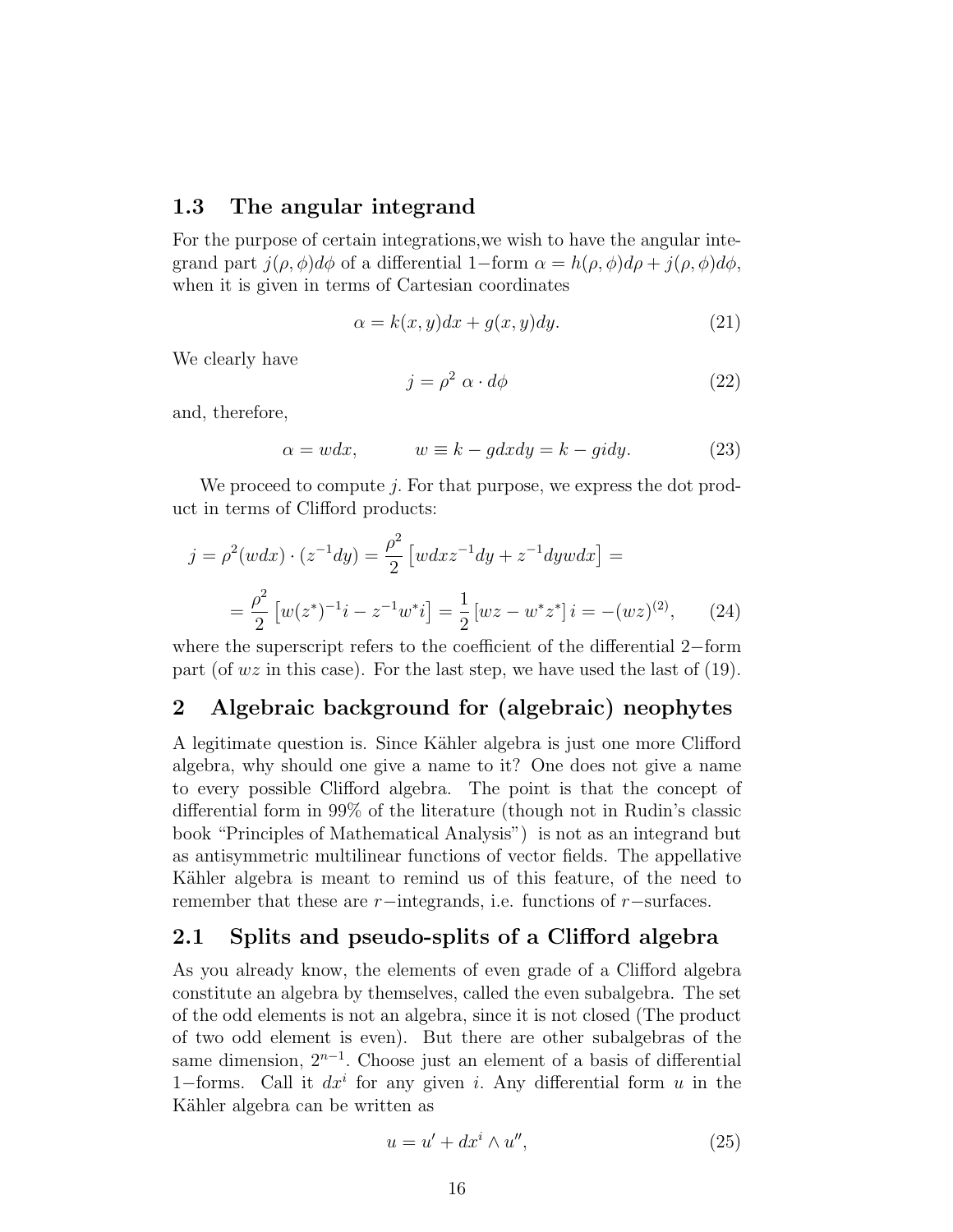where both  $u'$  and  $u''$  are both uniquely defined if we demand that none of them contains  $dx^i$  as a factor. It is easy to prove that this decomposition splits the algebra into a subalgebra of  $dx^{i}$ 's and the set of all the other elements in the algebra. If the signature of the algebra is definite, the signature of the subalgebra does not depend on which  $dx^{i}$ we choose. All of them are isomorphic. But, if it is not definite, we get different subalgebras depending on whether  $(dx<sup>i</sup>)<sup>2</sup>$  is 1 or -1. For simplicity, we took a member  $dx^i$  of a basis of differential 1-forms. But any differential 1−form can be chosen as a member of any such basis. Vice versa, we could always express the  $dx^i$  in the displayed formula as a linear combination of the differential of some other coordinate system.

In the following, we proceed very slowly, since we are in a hurry. Consider the "identity"

$$
1 = \frac{1}{2}(1+a) + \frac{1}{2}(1-a),
$$
\n(26)

where  $a$  is a member other than a scalar of Kähler algebra. Premultiplying by arbitrary elements  $u$  of the algebra, we get

$$
u = u\frac{1}{2}(1+a) + u\frac{1}{2}(1-a)
$$
 (27)

This looks like a decomposition. Call it that if you wish, but let us play with it in order to distinguish between two situations.

Assume we had a two dimensional space with signature  $(1,1)$ . To be specific,  $(dx)^2 = 1$  and  $(dt)^2 = -1$ . In connection with the decomposition

$$
1 = \frac{1}{2}(1 + dx) + \frac{1}{2}(1 - dx),
$$
\n(28)

let us premultiply  $\frac{1}{2}(1 \pm dx)$  by dx. We obtain

$$
dx\frac{1}{2}(1 \pm dx) = \pm \frac{1}{2}(1 \pm dx). \tag{29}
$$

The right and left of this equation are of the same type in the sense that they both have the factor  $(1 + dx)$  on the right. We shall later see that they cannot be written with the factor  $(1 - dx)$  as last factor on the right.

Consider on the other hand

$$
1 = \frac{1}{2}(1 + dt) + \frac{1}{2}(1 - dt),
$$
\n(30)

and premultiply  $\frac{1}{2}(1+dt)$  by dt. We obtain

$$
dt\frac{1}{2}(1+dt) = -\frac{1}{2}(1-dt).
$$
 (31)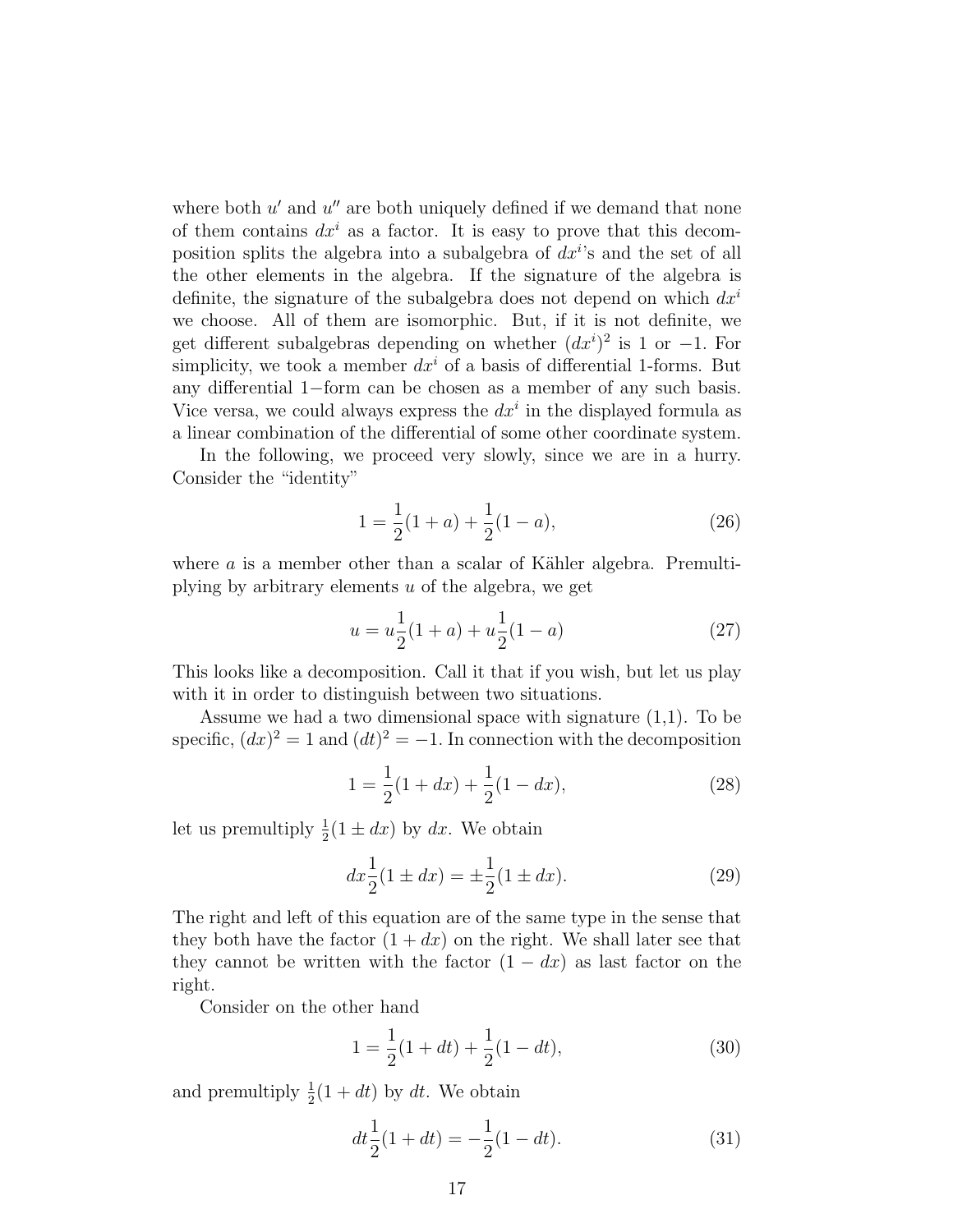This element can be written in both ways, meaning that in one case the last factor on the left is of the type  $(1 + a)$  and the last factor on the right is of the type  $(1 - a)$  for the same a.

Let us see another example. Simple operations show that whereas

$$
\frac{1}{2}(1+dx^i)\frac{1}{2}(1+dx^i) = \frac{1}{2}(1+dx^i),\tag{32}
$$

we, on the other hand, have

$$
\frac{1}{2}(1+dt)\frac{1}{2}(1+dt) = \frac{1}{4}(1+dt) - \frac{1}{4}(1-dt).
$$
 (33)

Whereas on the right hand side of  $(32)$  the factor  $(1 + dx^i)$  remains, we have both  $(1+dt)$  and  $-\frac{1}{4}$  $\frac{1}{4}(1-dt)$  in the second. It makes a great difference whether  $a^2$  equals 1 or -1. The cases  $a^2 = +1$  has advantages that no alternatives have.

We shall refer to the equation

$$
u = u\frac{1}{2}(1+dx^{i}) + u\frac{1}{2}(1-dx^{i}),
$$
\n(34)

as a split of  $u$ , and, since  $u$  is arbitrary, it splits the algebra into two subalgebras without unit. On the other hand, the equation

$$
u = u\frac{1}{2}(1+dt) + u\frac{1}{2}(1-dt)
$$
\n(35)

does not represent a split since one can write any member of the algebra with both  $(1+dt)$  and  $(1-dt)$  as last factor. All this will become increasingly obvious as we familiarize ourselves with this type of computation in the next subsection.

Assume now that  $\frac{1}{2}(1 \pm dx^i)$  were associated with space translation symmetry in the  $x^i$  direction. We would then expect that  $\frac{1}{2}(1 \pm dt)$ would be associated with time translation symmetry. The sign of the square will make great difference vis a vis the decompositions that we are about to consider. Since one needs square  $+1$  for interesting and fruitful results, Kähler used the decomposition

$$
u = u\frac{1}{2}(1 + idt) + u\frac{1}{2}(1 - idt)
$$
 (36)

to treat time translation symmetry, with  $i$  as the usual imaginary unit of the calculus of complex variable. Notice that, since  $(idt)^2$  equals  $+1$ , the last equation represents a split into two subalgebras. In order to achieve this behavior (which is desired because of what we shall see in the next section), Kähler resorted to the field of the complex numbers, if we were in the field of the reals in the first place. We shall see in a future chapter that the usual  $i$  can and should be represented by real elements of some structure. These elements will emerge spontaneously rather than be introduced ad hoc.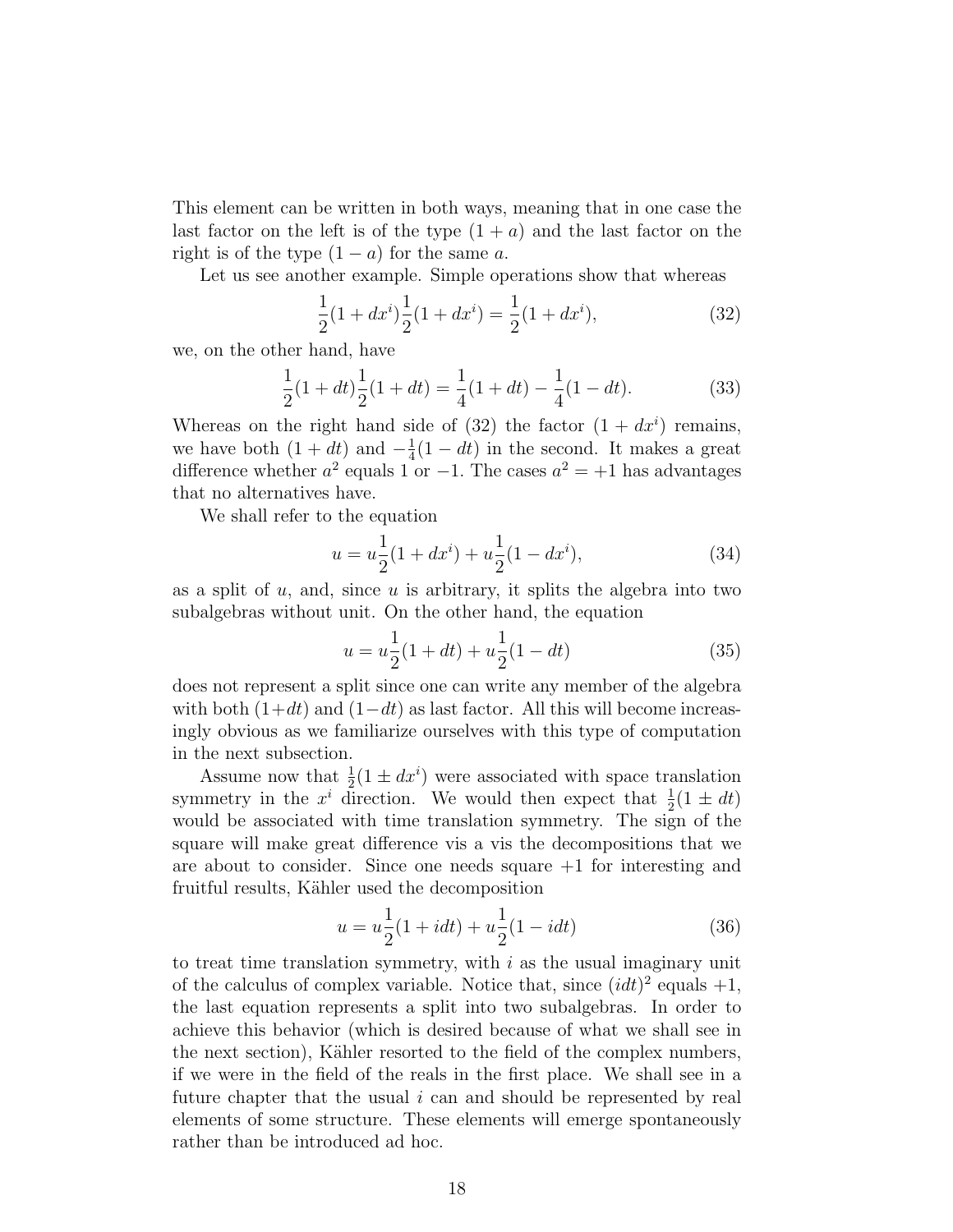#### 2.2 Idempotents and ideals

A subset A of some Clifford algebra Cl is said to be a left ideal if and only if

$$
Cl A = A.
$$
\n<sup>(37)</sup>

In words, A is a subset of Cl such that multiplying it on the left by any element of  $Cl$  returns an element of  $A$ . We are thus saying that  $A$  is closed under multiplication by Cl on the left.

An idempotent is defined as an element of Cl whose square is equal to itself. By trivial recursion, one sees that any integer power of an idempotent returns it. Some examples of idempotents are  $\frac{1}{2}(1 \pm dx^i)$ , 1  $\frac{1}{2}(1 \pm i dt)$  and  $\frac{1}{2}(1 \pm i dx dy)$ . The two idempotents in each pair annul each other, i.e.

$$
\frac{1}{2}(1+a)\frac{1}{2}(1-a) = \frac{1}{2}(1-a)\frac{1}{2}(1+a) = 0.
$$
 (38)

Any such pair naturally defines a complementary pair of left ideals

$$
Cl = Cl12(1+a) + Cl12(1-a)
$$
\n(39)

These ideals are subalgebras, but without a unit. let us start by showing that no element of the algebra except zero can be in both ideals at the same time. Indeed imagine you had

$$
u\frac{1}{2}(1+a) = v\frac{1}{2}(1-a). \tag{40}
$$

If we right multiply by  $1 - a$ , we find that v is zero; and, if by  $1 + a$ , we find that u is zero. The unit is a linear combination of  $(1 + a)$  from one ideal and  $(1 - a)$  from the other.

We now get some important practice with idempotents. Because of our future use of them, we shall adopt the same terminology as Kähler. Define idempotents

$$
\epsilon^{\pm} \equiv \frac{1}{2}(1 \mp i dt), \qquad \tau^{\pm} \equiv \frac{1}{2}(1 \pm i dx dy). \tag{41}
$$

Notice, but do not worry, about the inversion of sign between the left and right hand sides of the definition of the  $\epsilon^{\pm}$ . We have

$$
\epsilon^+ \epsilon^- = \epsilon^- \epsilon^+ = 0, \qquad \tau^+ \tau^- = \tau^- \tau^+ = 0 \tag{42}
$$

and

$$
\epsilon^+ + \epsilon^- = 1, \qquad \tau^+ + \tau^- = 1. \tag{43}
$$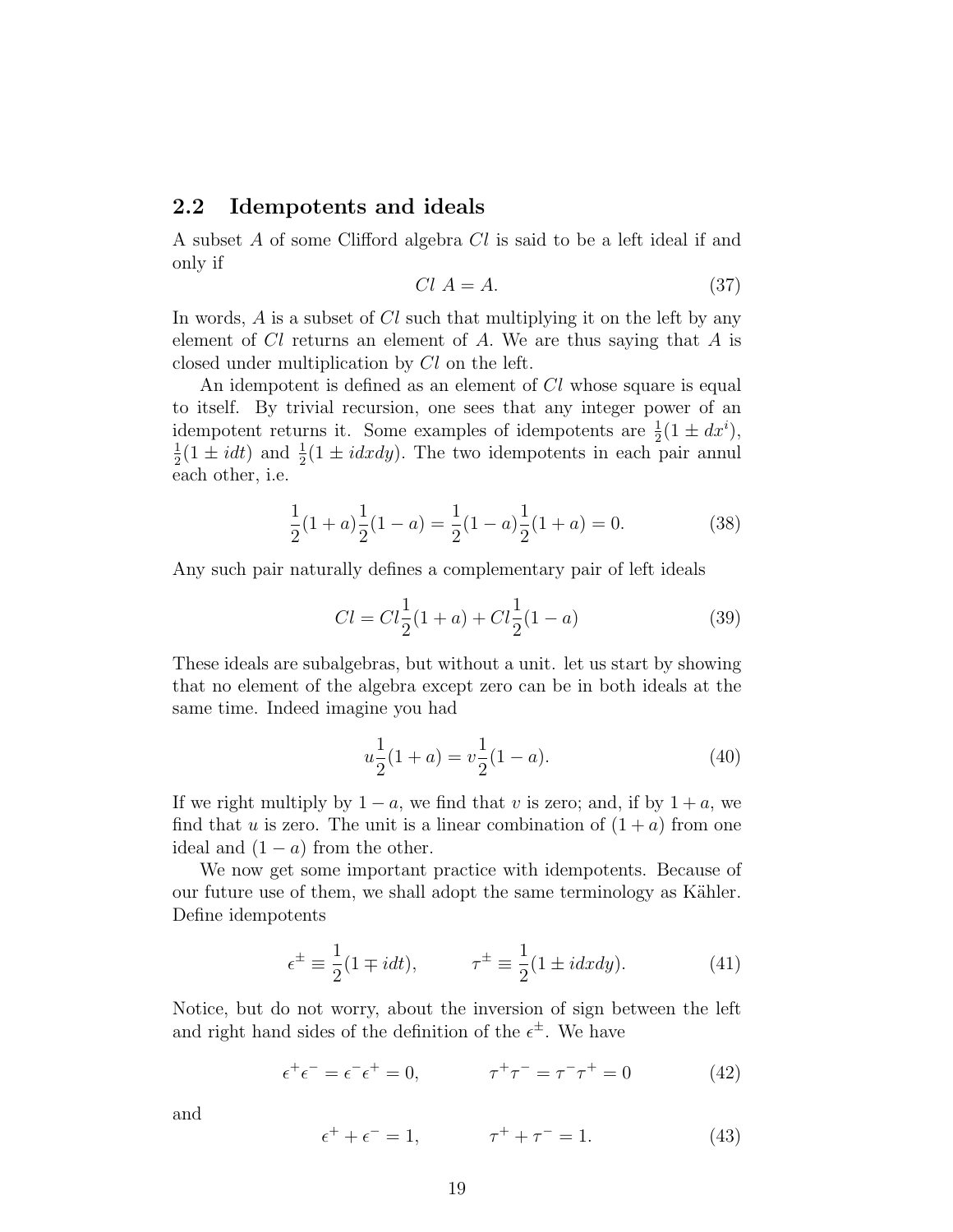We shall refer with the term of complementary idempotents to any pair of them that add up to one and mutually annul. Notice also the most important feature that the  $\epsilon$ 's commute with the  $\tau$ 's.

A remark about notation. Whereas  $\epsilon^{\pm} \tau^{\pm}$  means the two options  $\epsilon^{+} \tau^{+}$ and  $\epsilon^- \tau^-$ , we shall use the asterisk, as in  $\epsilon^{\pm} \tau^*$ , to mean the four options  $\epsilon^{\pm} \tau^{\pm}$  and  $\epsilon^{\pm} \tau^{\mp}$ . The four  $\epsilon^{\pm} \tau^{*}$  mutually annul. This is to be compared with the idempotents jointly generated by the non commuting elements *idt* and  $dx^{l}$  for given l. The four idempotents  $\epsilon^{\pm \frac{1}{2}}$  $\frac{1}{2}(1*dx^i)$  do not mutually annul. For example, we have ,

$$
\left[\frac{1}{2}(1+idt)\frac{1}{2}(1+dx^i)\right]\left[\frac{1}{2}(1+idt)\frac{1}{2}(1-dx^i)\right] = \frac{1}{8}(1+idt)(1-dx^i).
$$
\n(44)

The right hand side of

$$
1 = \epsilon^+ \tau^+ + \epsilon^+ \tau^- + \epsilon^- \tau^+ + \epsilon^- \tau^- \tag{45}
$$

is a sum of mutually annulling idempotents, but the right hand side of

$$
1 = \epsilon^+ \frac{1}{2} (1 + dx^i) + \epsilon^+ \frac{1}{2} (1 - dx^i) + \epsilon^- \frac{1}{2} (1 + dx^i) + \epsilon^- \frac{1}{2} (1 - dx^i) \tag{46}
$$

is not.

We have extended the splits

$$
Cl = Cl \epsilon^+ + Cl \epsilon^-, \qquad Cl = Cl \tau^+ + Cl \tau^- \tag{47}
$$

into the more comprehensive split

$$
Cl = Cl \epsilon^+ \tau^+ + Cl \epsilon^+ \tau^- + Cl \epsilon^- \tau^+ + Cl \epsilon^- \tau^-. \tag{48}
$$

It is legitimate to ask whether we can continue this extension. For that, we cannot count on  $\frac{1}{2}(1 \pm dx^i)$  because of what we said above. We may wonder, however, whether we could find some idempotents other than the  $\frac{1}{2}(1 \pm dx^i)$  in order to make the split even more comprehensive. For instance,  $dtdxdy$  is of square  $+1$ . But we then have, for example,

$$
\epsilon^- \tau^+ \frac{1}{2} (1 + dt dx dy) = 0, \qquad \epsilon^- \tau^+ \frac{1}{2} (1 - dt dx dy) = \epsilon^- \tau^+, \tag{49}
$$

so that we do not get new idempotents and thus not an extended split.

We could keep trying to find some other (pair of) idempotent(s) to multiply  $\epsilon^{\pm} \tau^*$  and which would commute with them. None exists. We then say that the  $\epsilon^{\pm} \tau^*$  are primitive as they do not comply with the following definition. An idempotent is said to be primitive if it cannot be decomposed into a sum  $A+B$  of two commuting, mutually annulling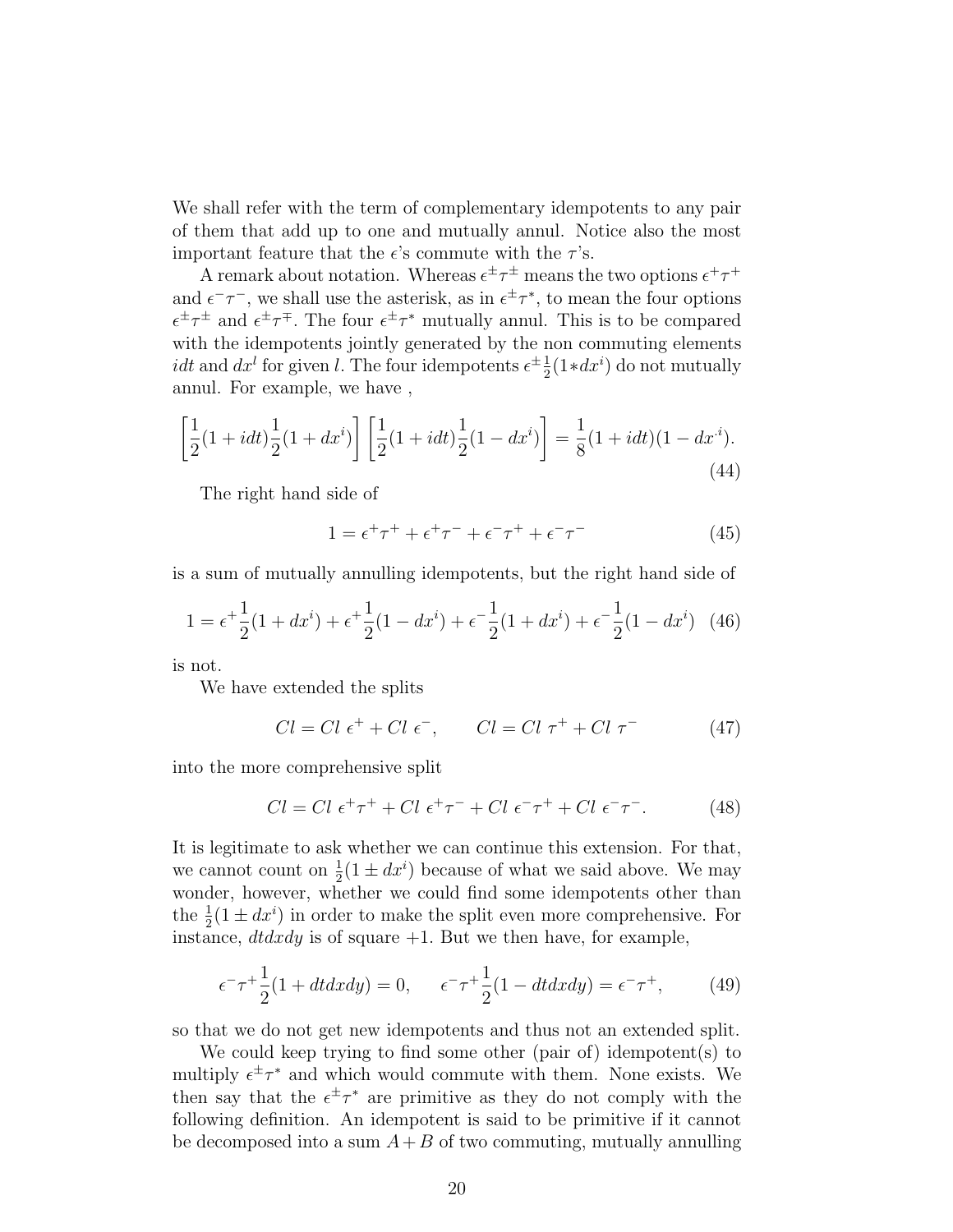idempotents, i.e. such that  $AB = BA = 0$ . Since the dimension, 4, of spacetime is rather low for present purposes, one can readily find by trial and error that the  $\epsilon^{\pm} \tau^*$  are primitive. For higher dimension one resorts to a so called Radon-Hurwitz theorem to find the number of such idempotents as a function of dimension and signature of the metric. A detailed exposition of this subject does not pertain here and would also take too much room. We refer interested readers to the book "Clifford Algebras and Spinors" by Pertti Lounesto. For the case in point, application of the theorem confirms that the  $\epsilon^{\pm} \tau^*$  are primitive. To be clear as to the meaning of the theorem, let us say that there are more primitive idempotents in 3-D Euclidean space and in spacetime, like the  $\frac{1}{2}(1+dx)\frac{1}{2}$  $\frac{1}{2}(1 \times i dy dz)$ , but this is not a split that extends the one by  $\epsilon^{\pm} \tau^*$ . For our purposes, the Radon-Hurwitz theorem has to do with the process of continuing to split idempotents.

## 3 Application 1: Theorems of residues and Cauchy's

This section is a typical one on applications, i.e. one where the application is completed. In the KC , we distinguish two parts in what goes by the name of calculus of complex variables as taught in an undergraduate course in the subject. There is a major difference between the two. It is for this reason that we treat the subject in two different chapters, the two treatments in the sense that one does not require the other. They are two different topics. In this application, we do not need a concept of differentiation additional to the one in any course on the real calculus of several variables. Algebra suffices, namely the algebra that we have just seen in section 1. We shall perform certain real integrals for which the standard calculus of complex variable is typically used. Instead of the complex plan, we shall have a Clifford algebra  $Cl_{(0,1)}$  of differential forms viewed as even subalgebra of  $Cl_{(2,0)}$ . We intend to present her a polished and more comprehensive version of the presentation of the theorems of residues and of Cauchy presented in a paper in arXiv. Just type Jose G Vargas on the top right hand corner and scroll a little bit down to find the pdf file of the paper "Real Calculus of Complex Variable: Weierstrass Point of View". Since readers already have this available to them, we temporarily skip the writing of this section. We shall thus use our time to get to the core of the Kähler calculus as fast as possible.

In an application in the next chapter, on the other hand, we begin the representation of the theory of complex variable without complex variable. It can deal in principle with any problem which does not even exist in standard real analysis, although it will be focussed on integrals because of the interest of the targeted audience. We shall thus define integrations which, in terms of differential forms, would put a differential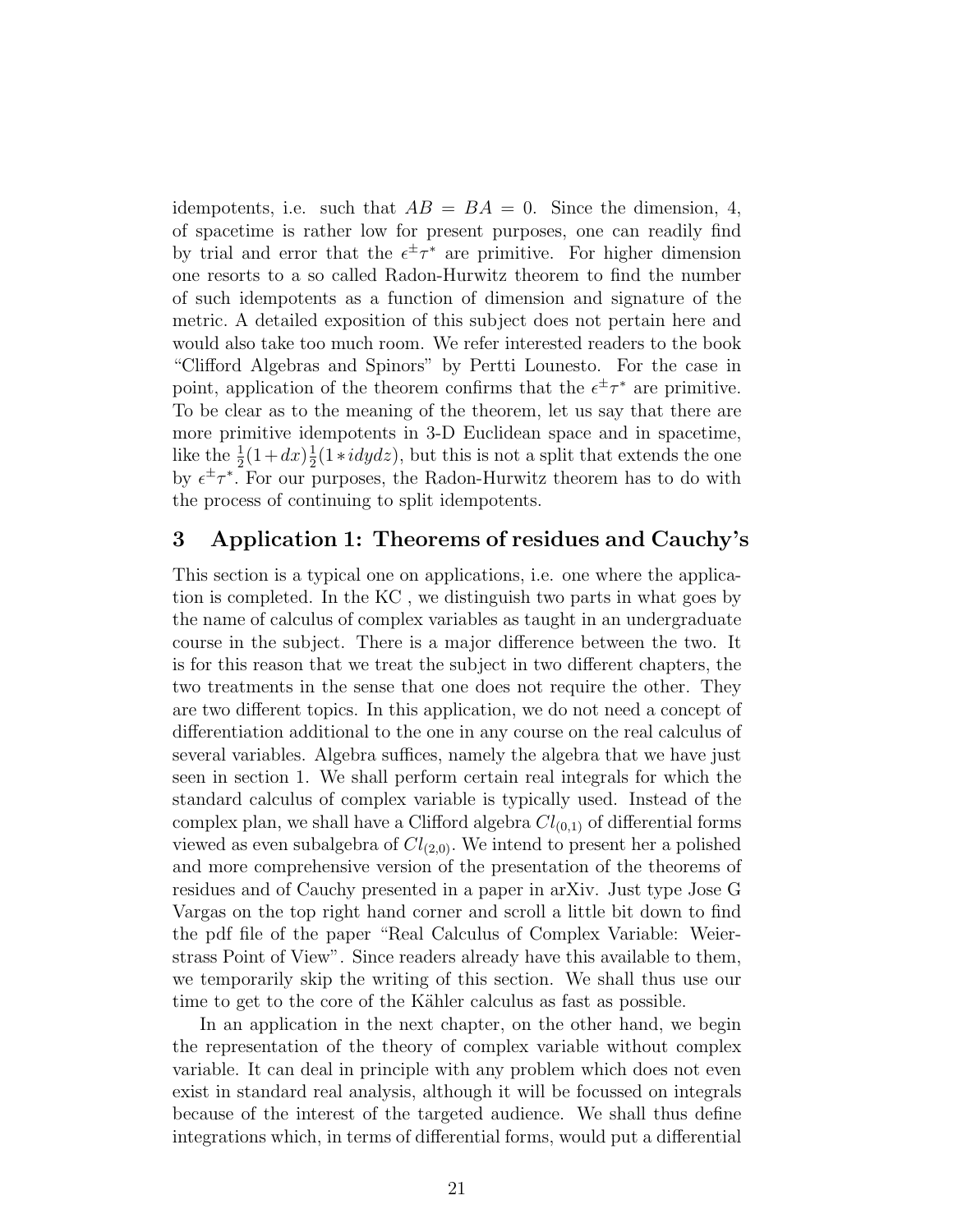2−form as integrand of a line integral. Of course, this is a totally new game. What will correspond to an integral with complex integrand will require some new concepts in calculus with real differential forms.

## 4 Application 2: Algebraic template for concepts like collapse, entanglement, confinement and teleportation

All the physical applications of the KC revolve around the split

$$
1 = \epsilon^+ \tau^+ + \epsilon^+ \tau^- + \epsilon^- \tau^+ + \epsilon^- \tau^-, \tag{50}
$$

or the still simpler splits considered below. This particular one is related to the pair spin and rest mass, as we shall learn in the electromagnetic environment. Neither the electromagnetic differential 2−form nor the electromagnetic potential are members of any of the four ideals defined by the four idempotents  $\epsilon^{\pm} \tau^*$ , but certainly can be decomposed into members of them. Kähler showed in an argument in his 1961 paper —complemented with work in 1962 on charge and antiparticles— that electrons and positrons of both chiralities relate to those idempotents in a one to one correspondence. These play an even larger role than the phase factors —which also are essential— in determining the treatment of solutions of quantum mechanical equations involving particles.

In the Dirac theory, idempotents do not play the core role that they play in the K¨ahler calculus for decomposing wave functions that do not belong to an ideal. The reason is that the Dirac equation is ab initio about elements of ideals, and the K¨ahler equation is about members of the whole algebra; the members of the ideals are but a very important development. This is just but one of the reasons why Kähler's quantum mechanics supersedes Dirac's.

The split (50) will later be extended to more comprehensive splits, which he did not pursue. For that, he first should have geometrized the imaginary unit, its role then being played not only by  $dxdy$ , but also by  $dydz$  and  $dzdx$ , all three simultaneously. But, at this point, we would already be outside the realm of algebra and calculus with scalarvalued differential forms. The extension of (50) would take place through primitive idempotents consisting of three factors, which include one each of the pairs  $\epsilon^{\pm}$  and  $\tau^{\pm}$ . We shall later explain how this is possible.

For the moment, let us go into what (50) has to offer. This split implies that any element of the algebra can be written as a sum

$$
u = {}^{+}u^{+} \epsilon^{+}\tau^{+} + {}^{+}u^{-} \epsilon^{+}\tau^{-} + {}^{-}u^{+} \epsilon^{-}\tau^{+} + {}^{-}u^{+} \epsilon^{-}\tau^{-}. \tag{51}
$$

This decomposition is unique if we demand that the coefficients  $\pm u^*$  are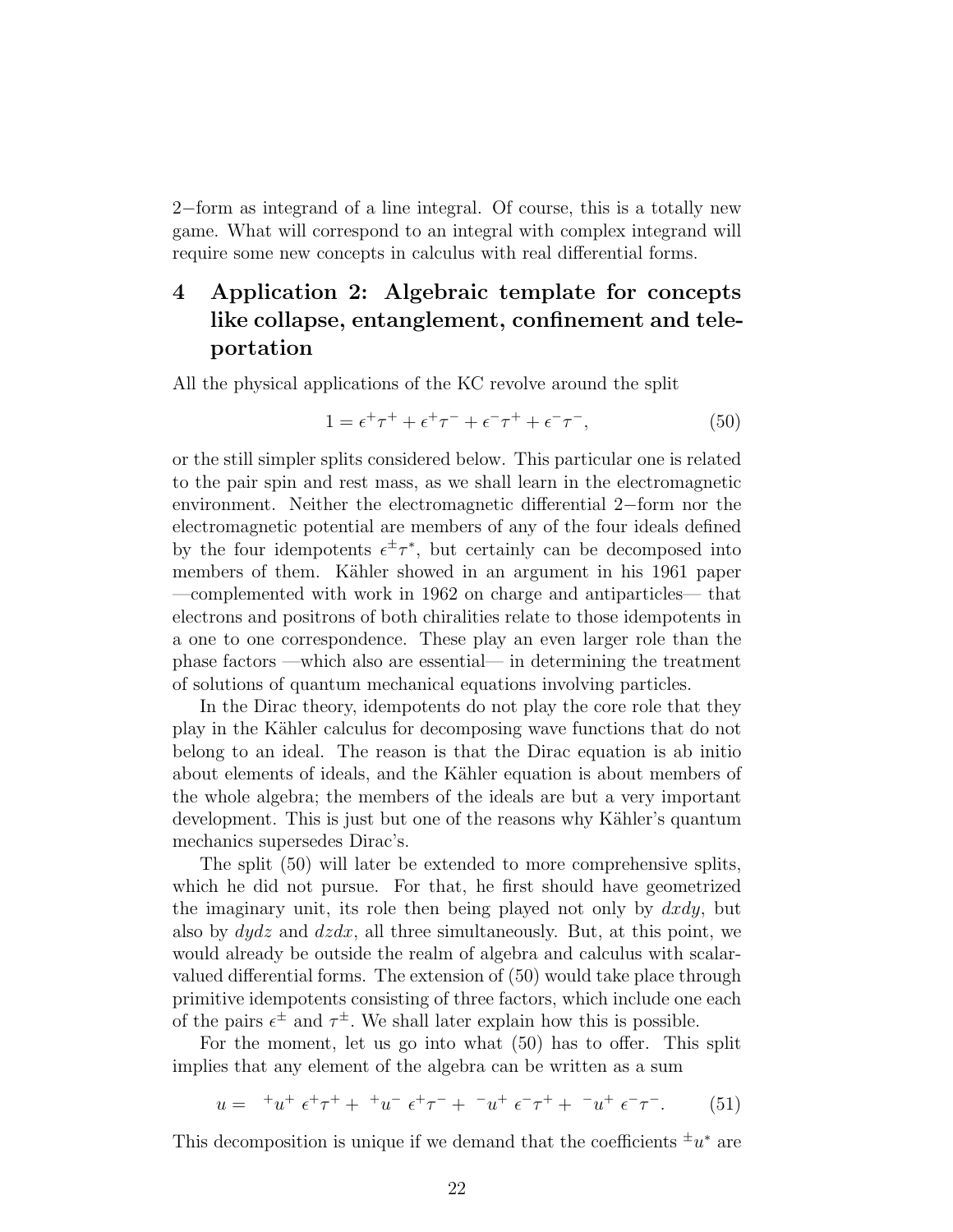elements of the Kähler algebra that depend on  $d\rho$  and  $dz$  but not on  $d\phi$ and dt. This demand does not entail lack of generality.

Since the four idempotents  $\epsilon^{\pm} \tau^*$  are mutually annulling, we multiply this equation by  $\epsilon^+ \tau^+$  on the right and obtain

$$
u\epsilon^+\tau^+ = {}^+u^+\epsilon^+\tau^+, \tag{52}
$$

and similarly for products of (51) on the right with the other three idempotents. We find the  $+u^+$  by performing operations in (52) that move the factors dt and  $d\phi$  in u to the right to be absorbed by the idempotents. In computations of later chapters, we shall encounter examples of these absorptions. But how can these ideals represent leptons?

The ideals represented in (51) through an arbitrary element of the algebra are intimately connected with the form that solutions with time translation and rotational symmetry take. The association of  $\epsilon^{\pm} \tau^*$  with electrons and positrons is but a first step in the association of ideals with particles, including muons, taus and quarks. We also need a corresponding phase factor. The  $\epsilon^{\pm}$  idempotents take care of the dependence on dt and the corresponding phase factor then takes care of the dependence on  $t$ , which has to do with differentiation, not with algebra. We then need the concept of constant differentials (chapter 3). The  $\epsilon^{\pm} \tau^{*}$ 's are constant differentials. This has the implication that differentiation of a member of any of those ideals remains in the ideal. This propagates to the Kähler equation (chapter 4), which may then be viewed as an entanglement of four equations. Solutions will correspond to actual leptons when some external factor like an electric field or a measuring instrument produces the collapse of that entangled system. Until that happens, the spinors are not necessarily particles. Notice the expanded meaning that collapse has here. What is additional in Kähler's relative to Dirac's quantum mechanics is that we have a richer variety of superpositions because the superimposed elements are entangled. Teleportation phenomena are a case of collapse in this extended sense. The Cartan-Kähler extension of Kähler theory will provide us with a better tool kit to interpret what is it that travels in opposite directions and that ends in a correlated collapsed that apparently violates causality. A violation does not actually occur, as we shall explain further below.

The simpler split

$$
u = {}^{+}u \epsilon^{+} + {}^{-}u \epsilon^{-}.
$$
 (53)

already has the major implication of yielding a concept of charge which comes in types positive and negative, but both for the same sign of the energy. This result will apply in particular to the ideals generated by  $\epsilon^{\pm} \tau^*$  and, more particularly, to pair creation and annihilation. The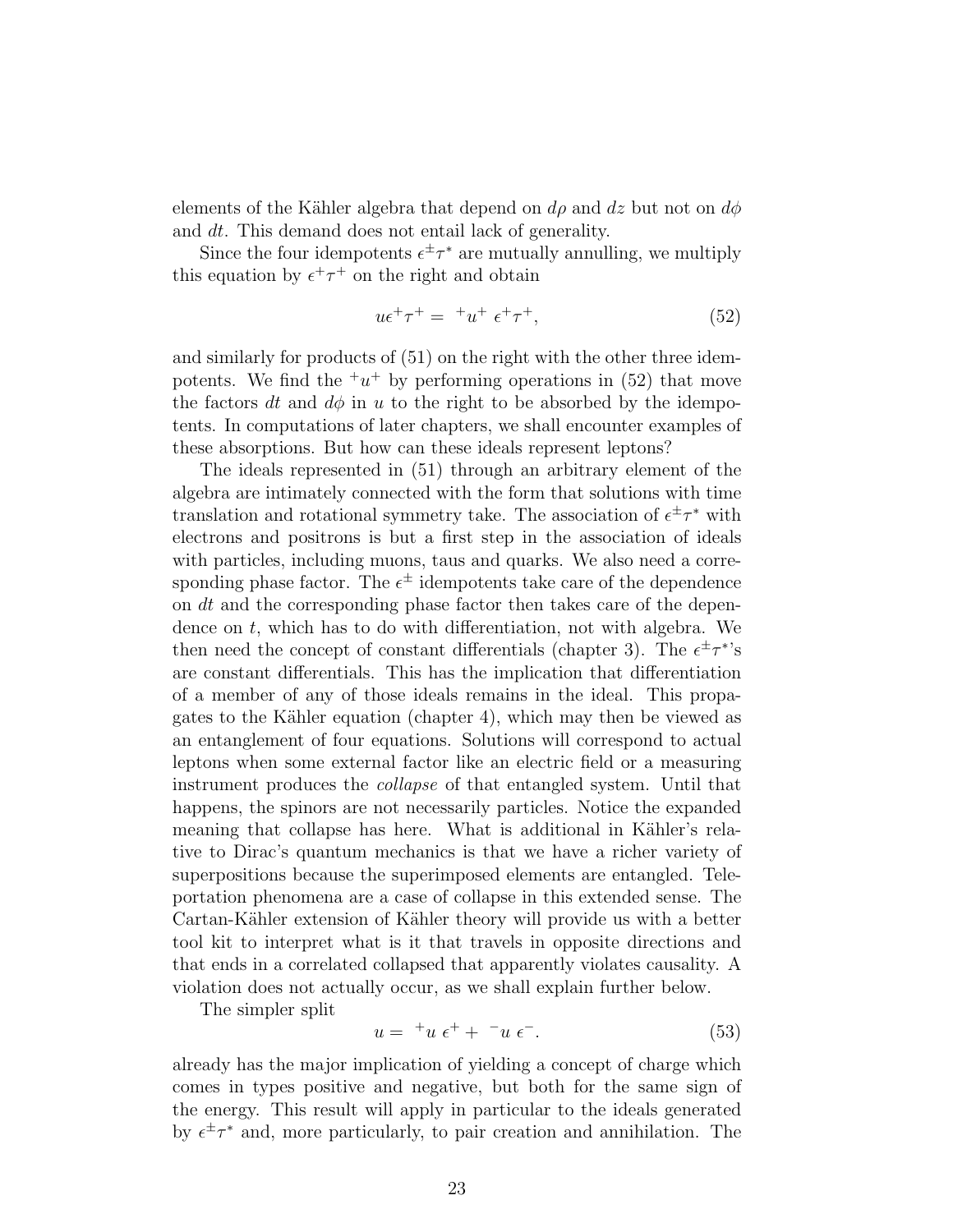emergence of negative energy solutions in Dirac's theory is an spurious effect. Both particles and antiparticles are in the same footing.

The split

$$
u = u^{+} \tau^{+} + u^{-} \tau^{-} \tag{54}
$$

also is deeply involved with the foundations of quantum mechanics. Not only do orbital and spin components of angular momentum come together, but they actually are born together, not as twins, but as noninvariant terms which only become invariant after we take something from one of them and add it to the other. Spin is as external as orbital, and orbital is as internal as spin. This confirms at a very profound level that the concept of particle emerges from the concept of field solutions of basic equations. The field is not exchange currency (quantized or not) among merchants (particles).

The use of Clifford algebra to deal with rotations makes into bivectors the imaginary units in the exponents of the phase factors. Because of the intimate correspondence between idempotents and phase factors in solutions with symmetry of exterior systems, the same observation applies to the imaginary units in their associated idempotents. The  $\epsilon^{\pm} \tau^*$ 's then become  $\epsilon^{\pm}I_{ij}^*$ , where  $I_{ij}^{\pm}$  is  $\frac{1}{2}(1 + \mathbf{a}_i\mathbf{a}_j dx^i dx^j)$  with no sum over repeated indices. It is then natural to see here three different generations of leptons. Spontaneously broken anisotropy of 3-space is needed to justify this difference, three special directions being associated with three generations. For this to be consistent with experiment, the Lorentz transformations must remain physically relevant. They do, this consistency having been known to philosophers of science (Reichenbach, Grünbaum) and physicists like David Bohm (see his book on special relativity). But much more remains to be done. Because of the possibilities opened by this compatibility, something like the weak interactions appears to be present in Kähler's quantum mechanics with geometrized imaginary unit.

Consideration of anisotropy is not an ad hoc assumption for particular programs by physicists, though it may have been so at some time. It is brought to the fore by the evolution of the theory of connections, as explained in our  $U(1) \times SU(2)$  paper (google " $U(1) \times SU(2)$  from the tangent bundle" to find and freely download it).

The aforementioned geometrization of the imaginary unit leads to a canonical Kaluza-Klein space, where there are obvious classical and quantum sectors associated with two 4−D subspaces. In the classical sector, the constant speed of light reigns supreme. But there is no such obvious limitation in a purely quantum sector, where information within a pure field configuration u might travel as superluminal speeds. I said might, not may, since we do not know better at this point; but this is